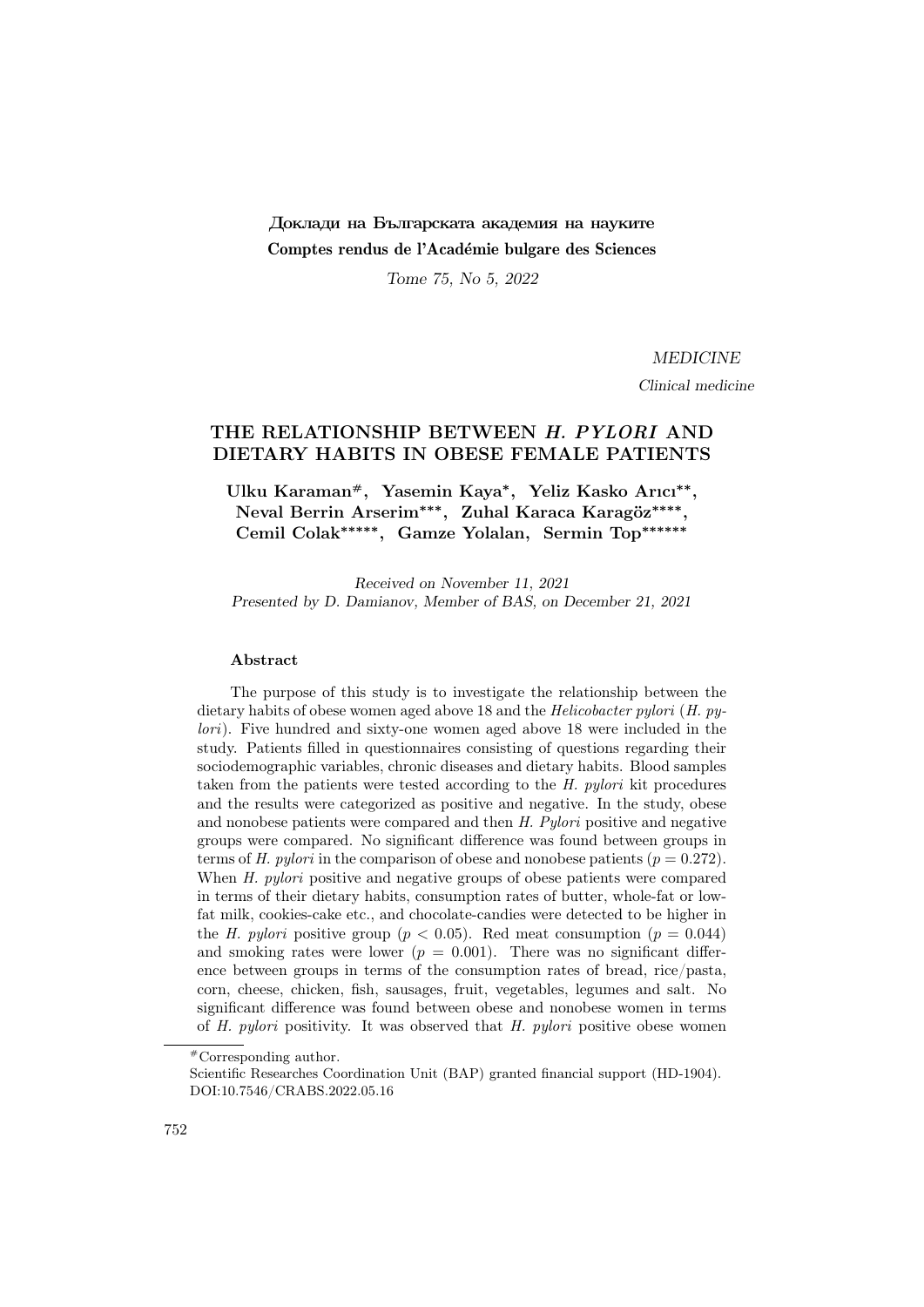had higher consumption rates of butter, whole-fat or low-fat milk, cake-cookies etc., and chocolate-candies.

Key words: Helicobacter pylori, obesity, dietary habits

Abbreviations: BMI – body mass index,  $H.$  pylori – Helicobacter pylori, HDL-C – high-density lipoprotein cholesterol, TG – triglycerides, FBS – fasting blood sugar

Introduction. *Helicobacter pylori* (*H. pylori*) is an important common infectious agent that adheres to the human gastric mucosa, causing a wide range of disorders from asymptomatic carriage, non-ulcer dyspepsia, chronic gastritis, mucosa-associated lymphoid tissue lymphoma to gastric cancer  $[1,2]$ . It is estimated that more than 50% of the world adult population is infected  $[3, 4]$ . H. pylori which causes infection in humans and animals is transmitted human-to-human via direct contact with saliva, feces or consumption of food and water contaminated with them as well as medical devices such as endoscopes  $[4]$ .

As a result of studies to determine the main factors affecting the prevalence of H. pylori, the reported factors included age, education, low socioeconomic level, migrations, crowded families, infected family members, contaminated water consumption, shared use of tools such as glasses, spoons, forks and knives  $[5,6]$ . Furthermore, different results were reported in various studies that addressed variables including gender, age, smoking and drinking habits, fruit and vegetables consumption, etc.  $[7-9]$ .

The aim of this study is to investigate the relationship between dietary habits of obese women aged above 18 and H. pylori.

Materials and method. The study was initiated following the approval of Clinical Researches Ethics Committee of Ordu University. Women admitted to the Internal Medicine polyclinic, aged above 18 years, agreeing to participate in the study, with normal mental functions were included in the study. The patients filled in questionnaires consisting of questions regarding their sociodemographic variables and dietary habits. The answers to these questionnaires were limited to the answers of participants. Their height was measured, and body weight was determined in order to calculate the body mass index. After the subjects were allowed to rest for 15 min, their arterial blood pressure levels were measured and recorded.

Five milliliters venous blood sample was taken from each patient. These blood samples were centrifuged at 3000 g for 10 min and the serums were removed. The collected samples were stored at  $-80\degree\text{C}$  until further testing. H. pylori Ab (IgG) (human) (blood/serum/plasma) cassette; ABON™ Biopharm brand and IHP-302 number kit were used in the study. The samples were tested at H. pylori Ab (human) (blood/serum/plasma) cassette according to the kit procedures and the results were evaluated as either positive or negative (Fig. 1)  $[10]$ . For *H. pylori* examination, the samples were examined and recorded without waiting. In addition, fasting blood sugar (FBS), total cholesterol, triglycerides (TG) and high-density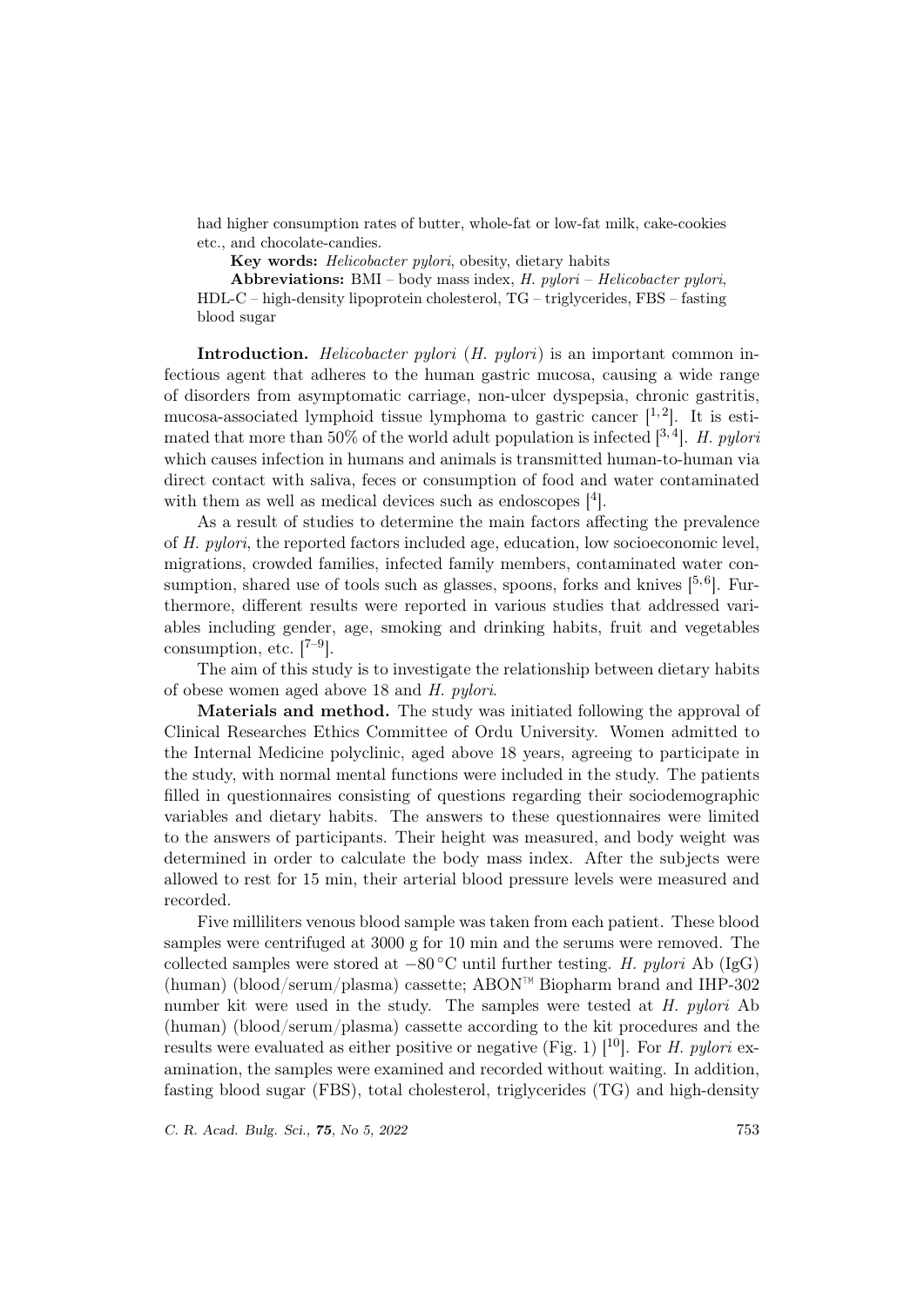

Fig. 1. H. pylori Ab (human) (blood/serum/plasma) cassette

lipoprotein cholesterol (HDL-C) parameters were also examined in the serum samples. FBS, total cholesterol, TG and HDL-C parameters were examined with the ELISA method.

Body bass index (BMI) was calculated by the formula

 $BMI = Body weight (kg)/Height (m<sup>2</sup>).$ 

Patients were diagnosed with obesity according to the classification of WHO (underweight below 18.5 kg/m<sup>2</sup>, normal weight between  $18.5-24.9 \text{ kg/m}^2$ , overweight between  $25-29.9 \text{ kg/m}^2$ , obese above 30 kg/m<sup>2</sup> and morbid obese above 40 kg/m<sup>2</sup>) [<sup>11</sup>].

Statistics. Data were presented with median (min-max) or number (percentage). Data compatibility with normal distribution was determined by Kolmogorov–Smirnov test. Mann–Whitney U-test, Pearson chi-square test, Yates corrected chi-square test and Fisher exact chi-square test were used in statistical analyses where appropriate.  $p < 0.05$  value was considered statistically significant and IBM SPSS Statistics 26.0 (Armonk, NY, IBM Corp.) program was used in analyses.

Results. The average age of 561 individuals participating in the study was  $42.09 \pm 12.48$ . H. pylori positivity was detected in 312 of them (55.6%). The BMI of 207 samples (36.8%) was found to be 30 and above. The average age of obese patients was  $47.25 \pm 11.80$  and H. pylori positivity was 58.5%.

The sociodemographic characteristics of participants are presented in Table 1. Patients were categorized as obese and nonobese in Table 1. Obese patient group was older, had higher systolic/diastolic blood pressure, FBS, total cholesterol and TG levels and lower HDL-C than the nonobese patient group  $(p < 0.001)$ .

Obese patients also had lower levels of income and education  $(p = 0.008)$ . Illiteracy rate was 38.3% in obese patient group and 17.8% in nonobese patient group. Moreover, obesity rate was found as 7.2% in high school and university graduates while 31.7% of them were nonobese.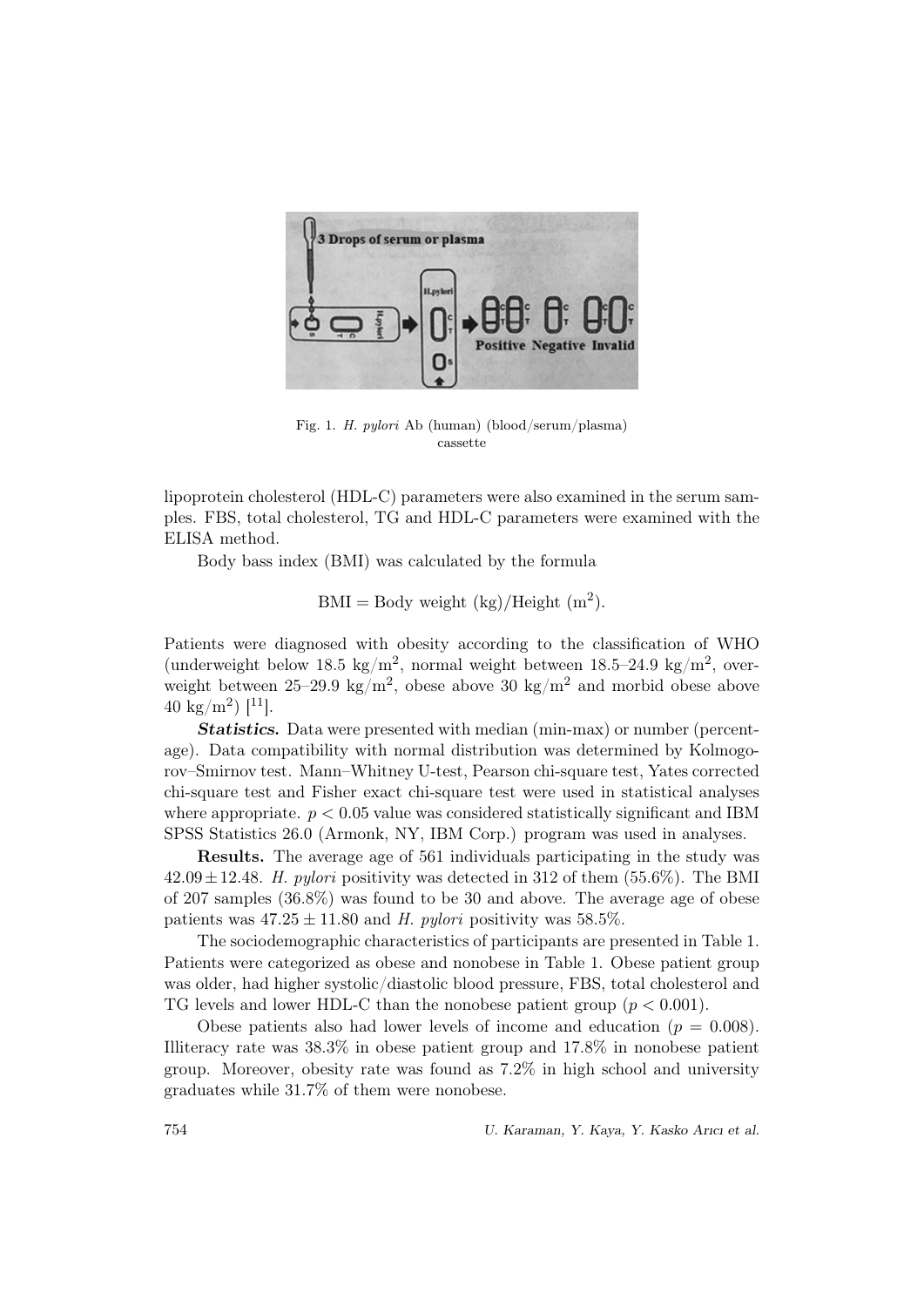| а.<br>V. | D I | ↩ |  |
|----------|-----|---|--|
|          |     |   |  |

Comparison of sociodemographic characteristics of obese and nonobese patient groups

| Variables                                                                                                                                                                                                                                                                                                                                                                                                                                                                     |                                                                                                                       | $\text{BMI} \geq 30$<br>$(n = 207)$<br>(Obese)                                                                                 | $\mathrm{BMI} < 30$<br>$(n=354)$<br>(Nonobese)                                                                                                                                                  | $\boldsymbol{p}$                                                                                                                                                                   |
|-------------------------------------------------------------------------------------------------------------------------------------------------------------------------------------------------------------------------------------------------------------------------------------------------------------------------------------------------------------------------------------------------------------------------------------------------------------------------------|-----------------------------------------------------------------------------------------------------------------------|--------------------------------------------------------------------------------------------------------------------------------|-------------------------------------------------------------------------------------------------------------------------------------------------------------------------------------------------|------------------------------------------------------------------------------------------------------------------------------------------------------------------------------------|
| Age (years), Median(Min-Max)<br>Income, Median(Min-Max)<br>Height (cm), Median(Min-Max)<br>Weight (kg), Median(Min-Max)<br>Waist circumference (cm), Median(Min-Max)<br>Systolic blood pressure (mmHg), Median(Min-Max) 120 (70-220)<br>Diastolic blood pressure (mmHg), Median(Min-Max) 80 (40-140)<br>$FBS(mg/dl)$ , Median(Min-Max)<br>$TG \text{ (mg/dl)}, \text{Median} (\text{Min-Max})$<br>T. cholesterol (mg/dl), Median(Min-Max)<br>$HDL-C$ (mg/dl), Median(Min-Max) |                                                                                                                       | $46(20-80)$<br>$156(134-172)$<br>$82(63-138)$<br>$99(76-132)$<br>$94(67-400)$<br>$130(44-900)$<br>$202(81-332)$<br>$48(31-90)$ | $37(20-82)$<br>$600(100-8000)750(100-5000)$<br>$159(142-181)$<br>$64(39-85)$<br>$80(57-103)$<br>$110(70-195)$<br>$70(40-110)$<br>$88(67-340)$<br>$108(30-877)$<br>$187(104-365)$<br>$52(28-92)$ | $< 0.001 ^{a}$<br>$0.008^a$<br>$< 0.001 ^a$<br>$< 0.001 ^{a}$<br>$< 0.001 ^a$<br>$< 0.001 ^a$<br>$< 0.001^a$<br>$< 0.001 ^{a}$<br>$< 0.001 ^{a}$<br>$< 0.001 ^{a}$<br>$< 0.001 ^a$ |
| Education<br>$(n/\%)$                                                                                                                                                                                                                                                                                                                                                                                                                                                         | Illiterate<br>Literate<br>Primary school<br>Middle school<br>High school<br>University                                | 79 (38.3)<br>13(6.3)<br>87 (42.2)<br>12(5.8)<br>11(5.3)<br>4(1.9)                                                              | 63 (17.8)<br>19(5.4)<br>127(35.9)<br>33 (9.3)<br>65 (18.4)<br>47 (13.3)                                                                                                                         | $< 0.001^b$                                                                                                                                                                        |
| Marital status<br>$(n/\%)$                                                                                                                                                                                                                                                                                                                                                                                                                                                    | Married<br>Unmarried<br>Widow<br>Divorcee                                                                             | 171 (83)<br>4(1.9)<br>24(11.7)<br>7(3.4)                                                                                       | 297 (83.9)<br>31(8.8)<br>19(5.4)<br>7(2)                                                                                                                                                        | $< 0.001^b$                                                                                                                                                                        |
| Occupation<br>$(n/\%)$                                                                                                                                                                                                                                                                                                                                                                                                                                                        | Housewife<br>Worker<br>Civil servant<br>Student<br>Farmer<br>Seasonal worker<br>Small business owner<br>Self-employed | 198(96.1)<br>1(0.5)<br>1(0.5)<br>9(2.9)                                                                                        | 282 (79.7)<br>2(0.6)<br>25(7.1)<br>12(3.4)<br>2(0.6)<br>1(0.3)<br>4(1.1)<br>26 (7.3)                                                                                                            | $< 0.001^b$                                                                                                                                                                        |
| Family type<br>$(n/\%)$                                                                                                                                                                                                                                                                                                                                                                                                                                                       | Nuclear family<br>Extended family                                                                                     | 162(78.6)<br>44 (21.4)                                                                                                         | 292 (82.5)<br>62 (17.5)                                                                                                                                                                         | $0.310^{b}$                                                                                                                                                                        |
| Hypertension<br>$(n/\%)$                                                                                                                                                                                                                                                                                                                                                                                                                                                      | Yes<br>No                                                                                                             | 82 (39.9)<br>129(61.1)                                                                                                         | 58 (16.4)<br>296 (83.62)                                                                                                                                                                        | $< 0.001^b$                                                                                                                                                                        |
| Diabetes mellitus<br>$(n/\%)$                                                                                                                                                                                                                                                                                                                                                                                                                                                 | Yes<br>No                                                                                                             | 39 (18.9)<br>168(81.1)                                                                                                         | 24 (6.8)<br>330 (93.2)                                                                                                                                                                          | $< 0.001^b$                                                                                                                                                                        |
| Hyperlipidemia<br>$(n/\%)$                                                                                                                                                                                                                                                                                                                                                                                                                                                    | Yes<br>No                                                                                                             | 70 (33.8)<br>137 (66.2)                                                                                                        | 67 (18.9)<br>287 (81.1)                                                                                                                                                                         | $< 0.001^b$                                                                                                                                                                        |
| Coronary artery disease Yes<br>$(n/\%)$                                                                                                                                                                                                                                                                                                                                                                                                                                       | No                                                                                                                    | 3(1.5)<br>204 (98.5)                                                                                                           | 3(0.8)<br>351 (99.2)                                                                                                                                                                            | 0.670 <sup>c</sup>                                                                                                                                                                 |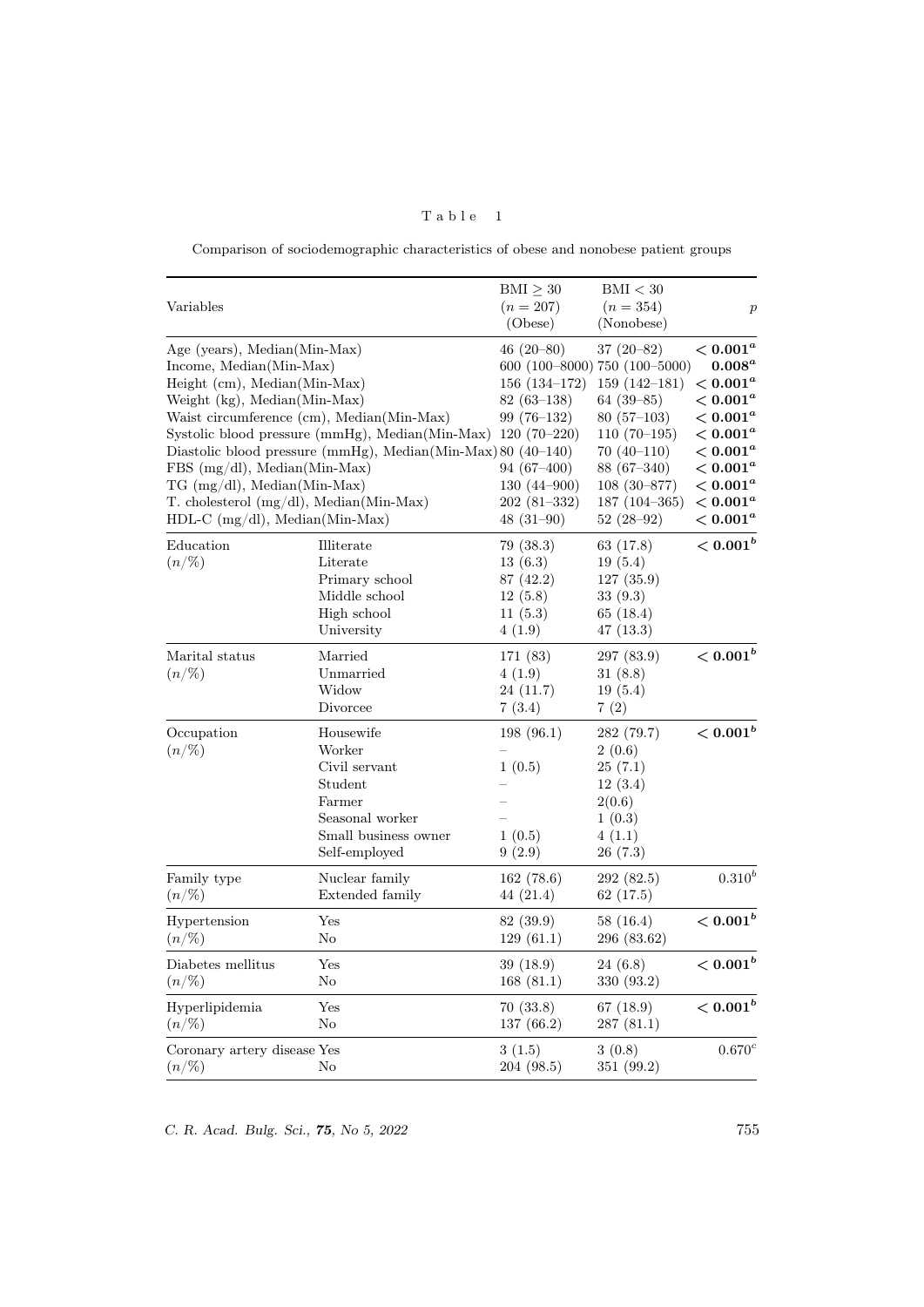| Table |  |  |  |  |  |  |
|-------|--|--|--|--|--|--|
|-------|--|--|--|--|--|--|

(continued)

| Variables           |                | BMI > 30<br>$(n=207)$<br>(Obese) | BMI < 30<br>$(n=354)$<br>(Nonobese) | $\boldsymbol{p}$ |
|---------------------|----------------|----------------------------------|-------------------------------------|------------------|
| Heart failure       | Yes            | 6(2.9)                           | 5(1.4)                              | $0.226^{c}$      |
| $(n/\%)$            | N <sub>o</sub> | 201(97.1)                        | 349 (98.6)                          |                  |
| Smoking             | Yes            | 38(18.4)                         | 111(31.4)                           | $< 0.001^b$      |
| $(n/\%)$            | N <sub>o</sub> | 169(81.6)                        | 243 (68.6)                          |                  |
| Alcohol consumption | Yes            | 3(1.4)                           | 8(2.3)                              | $0.754^{c}$      |
| $(n/\%)$            | N <sub>o</sub> | 204(98.6)                        | 346 (97.7)                          |                  |
| Exercising          | Yes            | 41(19.9)                         | 69(19.5)                            | $0.928^{b}$      |
| $(n/\%)$            | No             | 166(80.1)                        | 285(80.5)                           |                  |
| H. pylori           | Yes            | 121(58.7)                        | 191(54.0)                           | $0.272^{b}$      |
| $(n/\%)$            | No             | 85(41.3)                         | 163(46.0)                           |                  |

 ${}^a$ Mann–Whitney U-test,  ${}^b$ Pearson chi-square test,  ${}^c$ Fisher exact chi-square test FBS – Fasting blood sugar, TG – triglycerides, T. cholesterol – Total cholesterol HD-C – HDL cholesterol

A statistically significant difference was detected in terms of marital status  $(p < 0.001)$ . 1.9% of the obese patient group were unmarried, 11.7% of them were widows while 8.8% of the nonobese patient group were unmarried and 5.4% of them were widows.

In terms of occupation, it was found that 96.1% of the obese patient group were housewives and 79.7% of the nonobese patient group were housewives. A difference was also detected in occupation groups such as workers, civil servants, etc.  $(p < 0.001)$ .

No difference was found between groups in terms of the family type  $(p =$ 0.310). However, FBS, hypertension and hyperlipidemia rates were higher in obese patients ( $p < 0.001$ ). Smoking rate was higher in the nonobese patient group ( $p = 0.001$ ). There was no significant difference between groups in terms of H. pylori positivity  $(p = 0.272)$  (Table 1).

In terms of dietary habits, no difference was detected between groups in the type of fat/oil consumed, whole-fat/low-fat milk consumption, type of bread, white meat and chicken skin consumption, high consumption of vegetables and boiled potatoes  $(p < 0.05)$ . However, in the nonobese patient group, daily coffee consumption, quantity of sugar put in tea and coffee, red meat consumption, low-fat food and vegetable oil consumption, weekly egg consumption and salt consumption were found significantly higher  $(p < 0.05)$ . In the obese patient group, on the other hand, the consumption of fries, less sugar, less salt, cookies, cakes, etc., chocolate, candies and salt were lower  $(p < 0.05)$  (Table 2).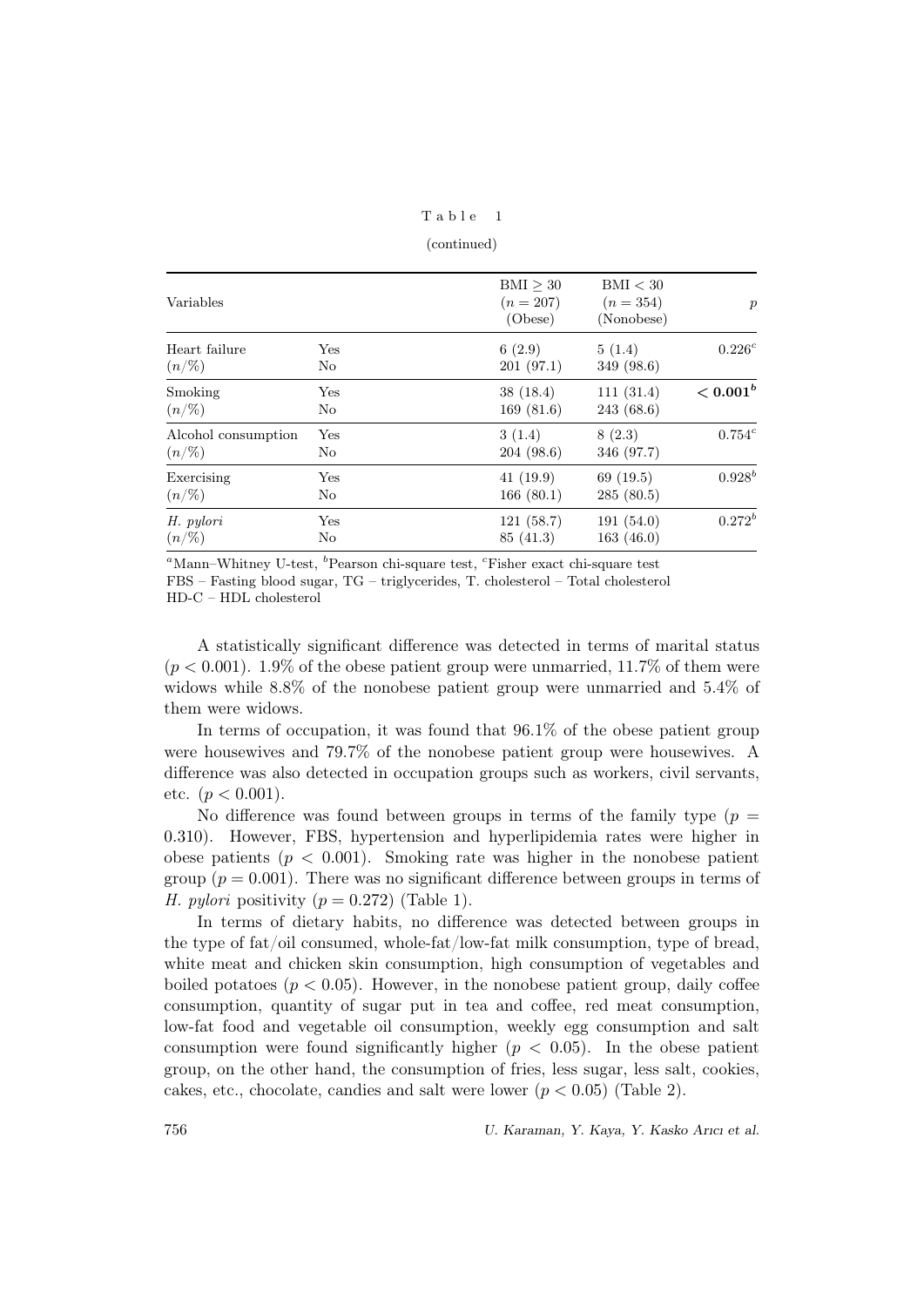| Variables                      |                                                | $BMI > 30$ $BMI < 30$<br>$(n = 207)$ $(n = 354)$<br>(Obese)<br>(Nonobese) | $\boldsymbol{p}$     |
|--------------------------------|------------------------------------------------|---------------------------------------------------------------------------|----------------------|
|                                | Tea (No of glasses/day), Median (Min-Max)      | $5(1-20)$<br>$6(1-20)$                                                    | 0.4695               |
|                                | Coffee (No of cups/day), Median (Min-Max)      | $0(0-2)$<br>$0(0-7)$                                                      | 0.0167               |
|                                | Sugar in tea (No/glass), Median (Min-Max)      | $1(0-5)$<br>$2(0-7)$                                                      | 0.0219               |
|                                | Sugar in coffee ( $No/cup$ ), Median (Min-Max) | $0(0-5)$<br>$0(0-4)$                                                      | 0.0304               |
| Oil/Fat consumed Vegetable oil |                                                | 43(20.9)<br>109(30.8)                                                     |                      |
| $(n/\%)$                       | Margarine                                      | 1(0.3)                                                                    |                      |
|                                | <b>Butter</b>                                  | 11(3.1)<br>6(2.9)                                                         |                      |
|                                | Mixed                                          | 59(28.6)<br>89(25.1)                                                      |                      |
|                                | I don't know                                   | 98 (47.6)<br>144 (40.7)                                                   |                      |
| Milk                           | Whole-fat                                      | 56(27.2)<br>108(30.5)                                                     | $0.471^{c}$          |
| $(n/\%)$                       | Low-fat                                        | $28(13.6)$ 55 (15.5)                                                      |                      |
|                                | Fat-free                                       | 1(0.5)<br>5(1.4)                                                          |                      |
|                                | I don't drink milk                             | 121(58.7)186(52.5)                                                        |                      |
|                                |                                                |                                                                           |                      |
| Type of bread<br>$0.239^c$     | Rye                                            | 3(1.4)<br>5(1.4)                                                          |                      |
| $(n/\%)$                       | White                                          | 110(54.2)216(61.5)                                                        |                      |
|                                | Whole-wheat                                    | $45(22.2)$ 55 $(15.7)$                                                    |                      |
|                                | Flat bread                                     | 45 (22.2) 75 (21.4)                                                       |                      |
| No meat                        | Yes                                            | 5(2.5)<br>5(1.4)                                                          | $0.508^c$            |
| $(n/\%)$                       | No                                             | 198 (97.5) 349 (98.6)                                                     |                      |
| Red meat                       | Yes                                            | 129(65.8)256(74.0)                                                        | $0.044^{b}$          |
| $(n/\%)$                       | $\rm No$                                       | 67 (34.2) 90 (26.0)                                                       |                      |
| Chicken skin                   | Yes                                            | 159 (78.3) 261 (74.6)                                                     | $0.319^{b}$          |
| $(n/\%)$                       | $\rm No$                                       | 44 (21.7) 89 (25.4)                                                       |                      |
| White meat                     | Yes                                            | 113(55.1)192(54.7)                                                        | $0.923^{b}$          |
| $(n/\%)$                       | No                                             | $92(44.9)$ 159 (45.3)                                                     |                      |
| Low-fat                        | Yes                                            | $61(30.5)$ 137 (39.6)                                                     | $\mathbf{0.033}^{b}$ |
| $(n/\%)$                       | No                                             | 139 (69.5) 209 (60.4)                                                     |                      |
| Oil                            | Yes                                            | 137(66.5)273(77.1)                                                        | $0.007^b$            |
| $(n/\%)$                       | No                                             | 69 (33.5) 81 (22.9)                                                       |                      |
| Boiled potato                  | Yes                                            | 125 (60.7) 204 (57.6)                                                     | $0.479^{b}$          |
| $(n/\%)$                       | $\rm No$                                       | 81 (39.3) 150 (42.4)                                                      |                      |
| French fries                   | Yes                                            | 136 (66.7) 199 (56.2)                                                     | $0.015^b$            |
| $(n/\%)$                       | $\rm No$                                       | 68 (33.3)<br>155(43.8)                                                    |                      |
| More vegetables                | Yes                                            | 96(46.6)156(44.1)                                                         | $0.561^{b}$          |
| $(n/\%)$                       | $\rm No$                                       | 110(53.4)198(55.9)                                                        |                      |

Table 2

Comparison of dietary habits of obese and nonobese patient groups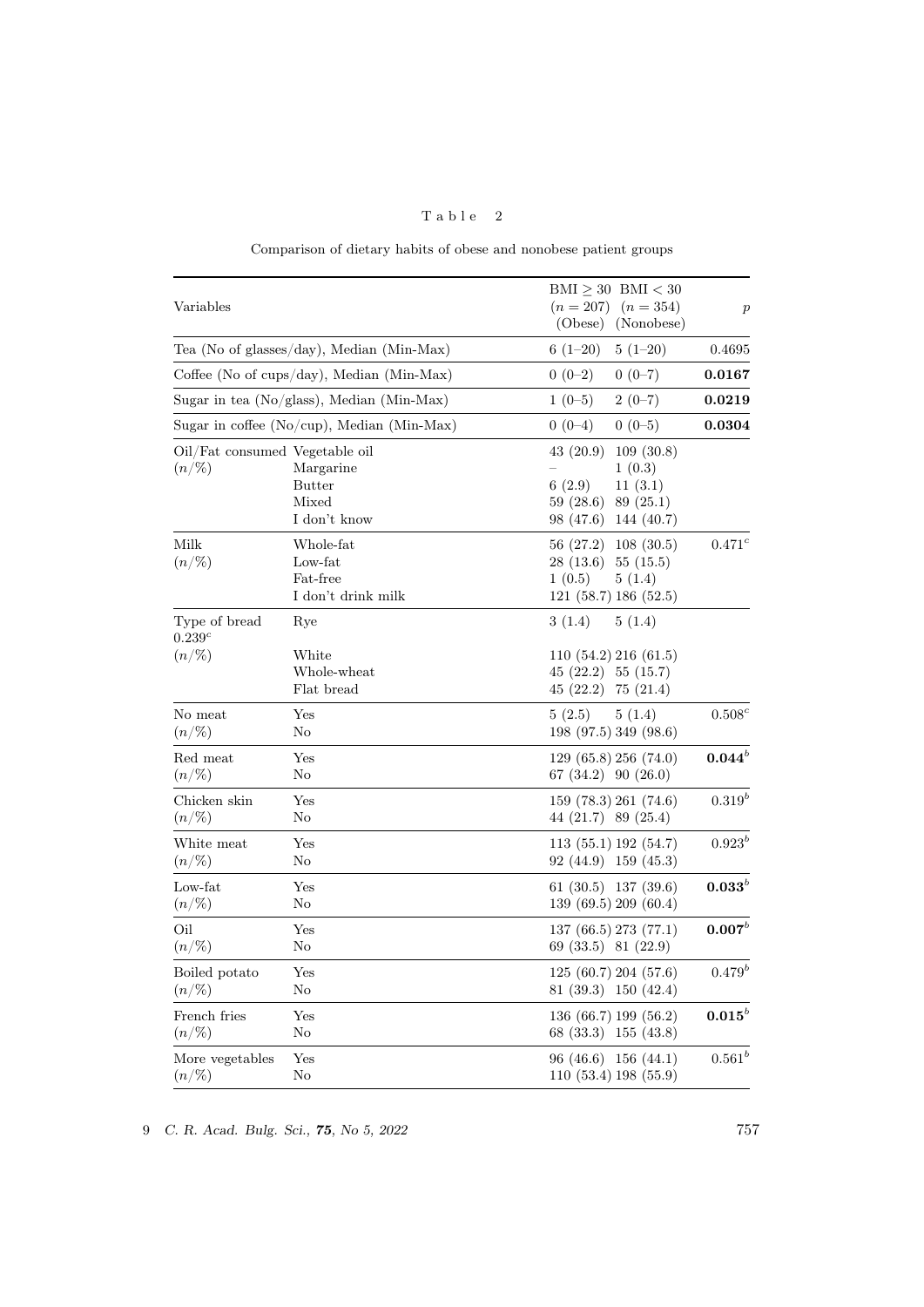Table 2

(continued)

| Variables                            |                                                                                                                                       |                                               | $\text{BMI} \geq 30$ BMI < 30<br>$(n = 207)$ $(n = 354)$<br>(Obese) (Nonobese) | $\boldsymbol{p}$ |
|--------------------------------------|---------------------------------------------------------------------------------------------------------------------------------------|-----------------------------------------------|--------------------------------------------------------------------------------|------------------|
| Less sugar<br>$(n/\%)$               | Yes<br>No                                                                                                                             |                                               | 77 (37.4) 103 (29.1)<br>129 (66.6) 251 (70.9)                                  | $0.043^{b}$      |
| Less salt<br>$(n/\%)$                | Yes<br>No                                                                                                                             |                                               | 78 (37.9) 102 (28.8)<br>128 (62.1) 252 (71.2)                                  | $0.027^{b}$      |
| Cake, cookies, etc. None<br>$(n/\%)$ | $1-2$ /week<br>$3-5$ /week<br>$6 - 7$ /week                                                                                           | $26(12.6)$ 49 (13.8)<br>3(1.5)                | $101(49)$ 131 (37.0)<br>76 (36.9) 159 (44.9)<br>15(4.2)                        | $0.020^b$        |
| Chocolate, candies None<br>$(n/\%)$  | $1-2$ /week<br>$3-5$ /week<br>$6 - 7$ /week                                                                                           | $23(11.2)$ 55 (15.5)<br>4(1.9)                | 116 (56.3) 140 (39.5) $\lt 0.001^{\circ}$<br>$63(30.6)$ 132 (37.3)<br>27(7.6)  |                  |
| Eggs<br>$(n/\%)$                     | None<br>$1-2$ /week<br>$3-5$ /week<br>$6 - 7$ /week                                                                                   | 66 (32)<br>46 $(22.3)$ 63 $(17.9)$<br>17(8.3) | 91(25.9)<br>77 (37.4) 149 (42.3)<br>49 $(13.9)$                                | $0.060^{b}$      |
| $(n/\%)$                             | Salt consumption I don't add salt onto my meal<br>I add salt if it tastes bland<br>I always add salt before tasting the food $9(4.4)$ |                                               | 87 (42.2) 106 (29.9)<br>110 (53.4) 226 (63.8)<br>22(6.2)                       | $0.012^{b}$      |

 ${}^a$ Mann–Whitney U-test,  ${}^b$ Pearson chi-square test,  ${}^c$ Fisher exact chi-square test

When obese patient groups were compared in terms of H. pylori positivity, it was detected that the H. pylori positive group had higher consumption rates of butter, whole-fat or low-fat milk, cookies, cakes, etc., and chocolate and candies  $(p < 0.05)$ . Red meat consumption rate and smoking rate were also lower  $(p <$ 0.05). No significant difference was found between groups in terms of the type of bread consumed, rice/pasta, corn, cheese, chicken, fish, sausages, fruit, vegetables, legumes, and salt consumption rates (Table 3).

Discussion. In studies where serum anti-Hp IgG was examined with ELISA method in asymptomatic patients in Turkey, prevalence was reported between 53– 82%. It was found between  $41-96\%$  in studies investigating the H. pylori presence with invasive methods in certain patient groups  $[4]$ . The serum anti-Hp IgG method used in the study is a fast-chromatographic immunological measurement tool to determine the H. pylori antibodies in serum or plasma  $[10]$ . These tests were reported to indicate contact with microorganisms but not an ongoing infection. It was found that H. pylori antibodies could be present in blood for at least one year even in treated patients  $[11]$ . Therefore, *H. pylori* was found as 55.6% in women above 18 and as 58.5% in obese women in this study where serum anti-Hp IgG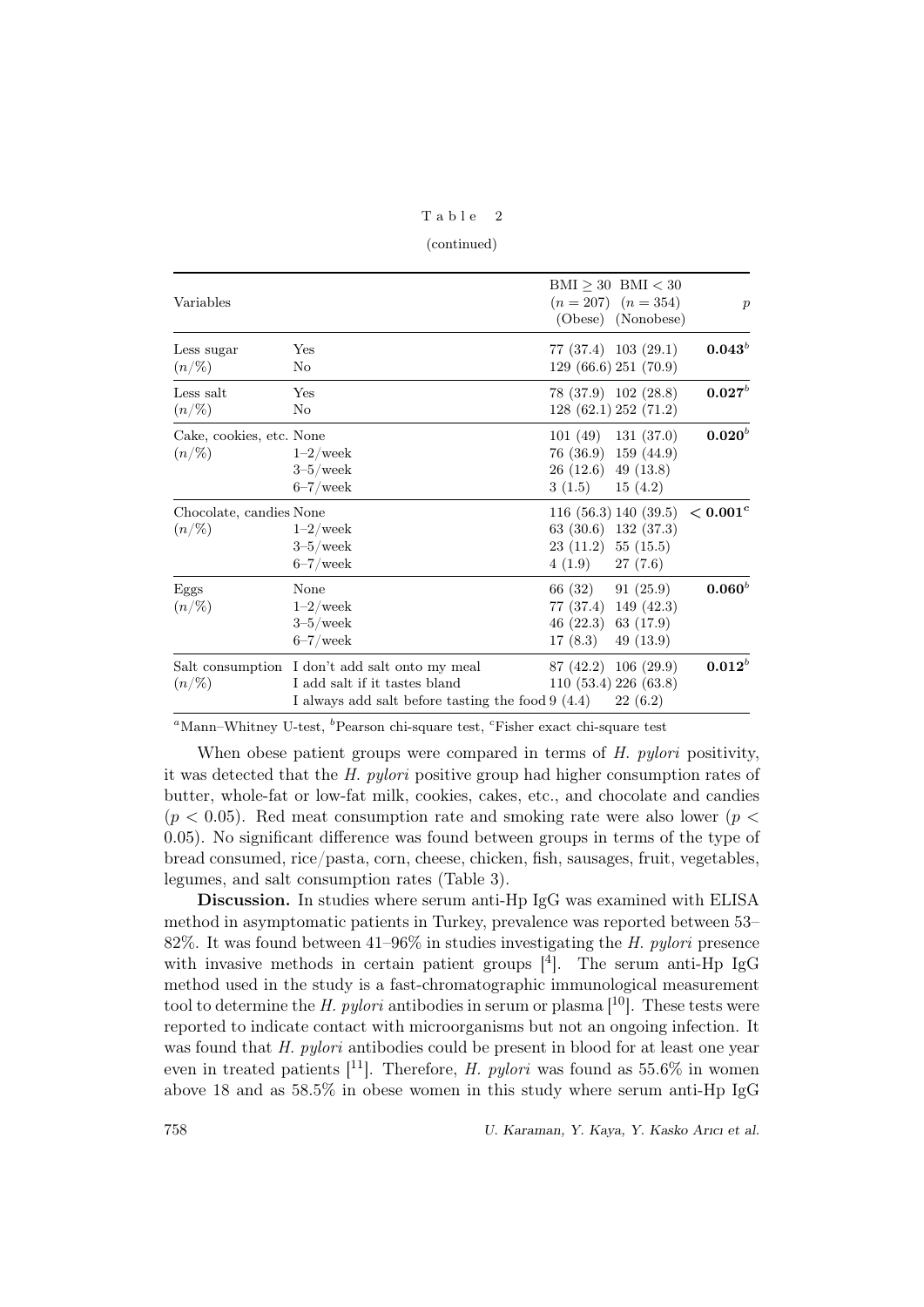# Table 3

Comparison of dietary habits of H. pylori positive and negative patients in obese groups

|                                        | BMI $\geq$ 30 (Obsese) $(n = 207)$ |                      |                  |
|----------------------------------------|------------------------------------|----------------------|------------------|
| Variables                              | H. pylori pos                      | H. <i>pylori</i> neg | $\boldsymbol{p}$ |
|                                        | $(n=121)$                          | $(n = 86)$           |                  |
| Oil/Fat consumed $(n/\%)$              |                                    |                      | $0.034^c$        |
| Vegetable oil                          | 25(20.7)                           | 18(20.9)             |                  |
| Margarine                              | $\equiv$                           |                      |                  |
| <b>Butter</b>                          | 5(4.1)                             | 1(1.2)               |                  |
| Mixed                                  | 26(21.5)                           | 33(38.4)             |                  |
| I don't know                           | 65 (53.7)                          | 94(39.5)             |                  |
| Milk $(n/\%)$                          |                                    |                      | $0.050^c$        |
| Whole-fat                              | 40 (33.1)                          | 16(18.6)             |                  |
| Low-fat                                | 17 (14)                            | 11(12.8)             |                  |
| Fat-free                               | 0(0.0)                             | 1(1.2)               |                  |
| I don't drink milk                     | 64 (52.9)                          | 58 (67.4)            |                  |
| Type of bread $(n/\%)$                 | $0.711^c$                          |                      |                  |
| Rye                                    | 1(0.8)                             | 2(2.4)               |                  |
| White                                  | 67 (56.3)                          | 43(50.6)             |                  |
| Whole-wheat                            | 25(21)                             | 21(24.7)             |                  |
| Flat bread                             | 26(21.8)                           | 19(22.4)             |                  |
| $\mathrm{Rice}/\mathrm{pasta}\ (n/\%)$ |                                    |                      | $0.579^{b}$      |
| None                                   | 12(9.9)                            | 7(8.1)               |                  |
| $1-2$ /week                            | 75 (62)                            | 47 (54.7)            |                  |
| $3-5$ /week                            | 26(21.5)                           | 25(29.1)             |                  |
| $6-7/{\rm week}$                       | 8(6.6)                             | 7(8.1)               |                  |
| $\operatorname{Corn}\ (n/\%)$          |                                    |                      | $0.448^{c}$      |
| None                                   | 118 (97.5)                         | 82 (95.3)            |                  |
| $1-2$ /week                            | 3(2.5)                             | 3(3.5)               |                  |
| $3-5$ /week                            |                                    |                      |                  |
| $6 - 7$ /week                          |                                    | 1(1.2)               |                  |
| Cheese $(n/\%)$                        |                                    |                      | $0.273^{b}$      |
| None                                   | 10(8.3)                            | 5(5.8)               |                  |
| $1-2$ /week                            | 20(16.5)                           | 8(9.3)               |                  |
| $3-5$ /week                            | 13(10.7)                           | 7(8.1)               |                  |
| $6 - 7$ /week                          | 78 (64.5)                          | 66 (76.7)            |                  |
| Chicken $(n/\%)$                       |                                    |                      | $0.646^c$        |
| None                                   | 40(33.1)                           | 24 (27.9)            |                  |
| $1-2$ /week                            | 68 (56.2)                          | 53(61.6)             |                  |
| $3-5$ /week                            | 11(9.1)                            | 6(7)                 |                  |
| $6-7$ /week                            | 2(1.7)                             | 3(3.5)               |                  |
| Fish $(n/\%)$                          |                                    |                      | $0.240^c$        |
| None                                   | 109(90.1)                          | 71(82.6)             |                  |
|                                        |                                    |                      |                  |
| $1-2$ /week<br>$3-5$ /week             | 10(8.3)                            | 14 (16.3)            |                  |
|                                        | 1(0.8)                             | 1(1.2)               |                  |
| $6 - 7$ /week                          | 1(0.8)                             |                      | $0.050^b$        |
| Red meat $(n/\%)$                      |                                    |                      |                  |
| None                                   | 36(29.8)                           | 13(15.1)             |                  |
| $1-2$ /week                            | 59 (48.8)                          | 47(54.7)             |                  |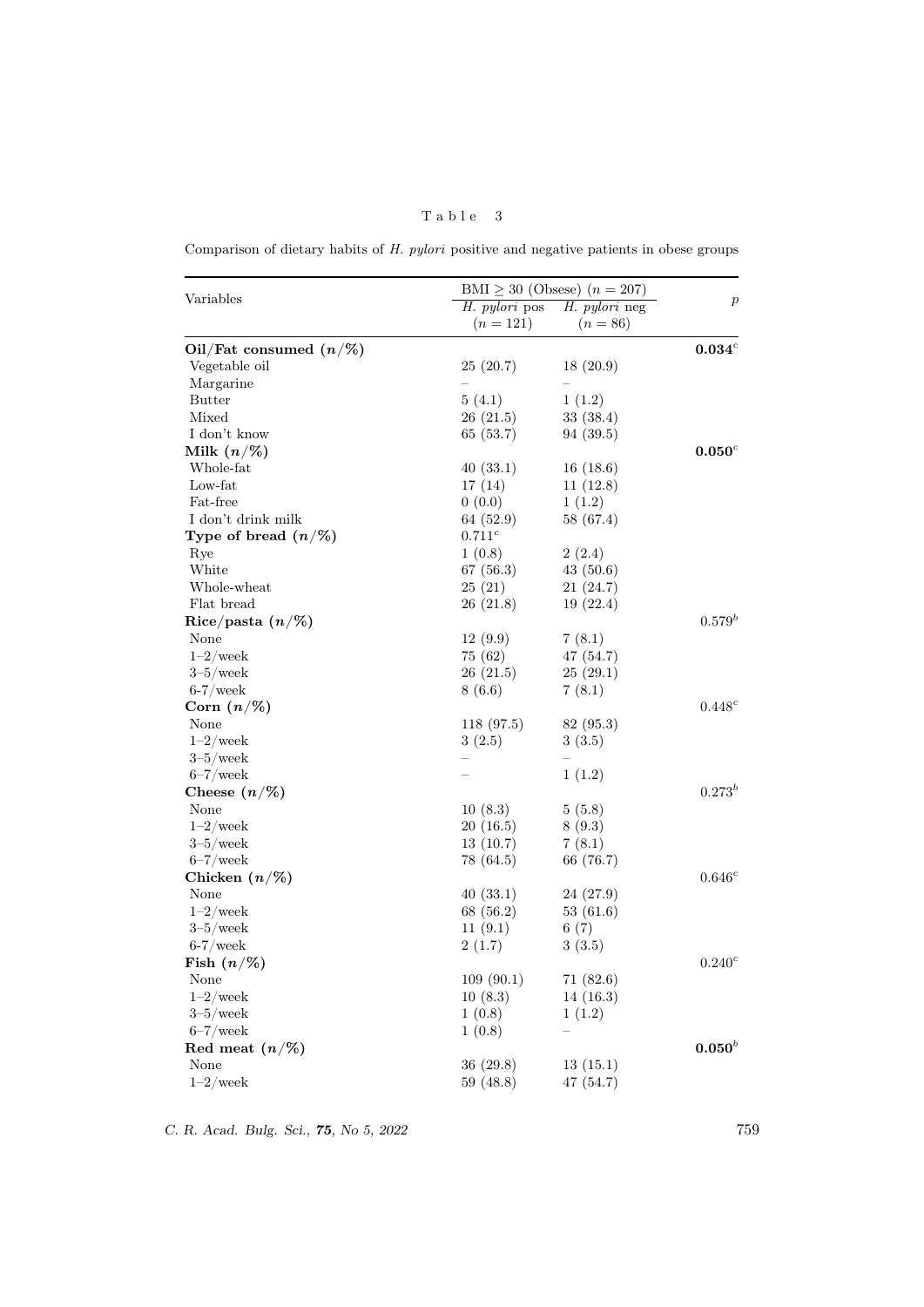### Table 3

(continued)

|                                           | BMI $\geq$ 30 (Obsese) $(n = 207)$ |                      |                  |
|-------------------------------------------|------------------------------------|----------------------|------------------|
| Variables                                 | H. pylori pos                      | <i>H. pylori</i> neg | $\boldsymbol{p}$ |
|                                           | $(n=121)$                          | $(n = 86)$           |                  |
| $3-5$ /week                               | 19(15.7)                           | 16(18.6)             |                  |
| $6 - 7$ /week                             | 7(5.8)                             | 10(11.6)             |                  |
| Sausage $(n/\%)$                          |                                    |                      | $0.463^c$        |
| None                                      | 92(76)                             | 69(80.2)             |                  |
| $1-2$ /week                               | 21(17.4)                           | 11(12.8)             |                  |
| $3-5$ /week                               | 4(3.3)                             | 5(5.8)               |                  |
| $6 - 7$ /week                             | 4(3.3)                             | 1(1.2)               |                  |
| Fruit $(n/\%)$                            |                                    |                      | $0.383^{b}$      |
| None                                      | 11(9.1)                            | 6(7)                 |                  |
| $1-2$ /week                               | 24(19.8)                           | 14(16.3)             |                  |
| $3-5$ /week                               | 29(24)                             | 15(17.3)             |                  |
| $6-7$ /week                               | 57(47.1)                           | 51(59.3)             |                  |
| Vegetable $(n/\%)$                        |                                    |                      | 0.327c           |
| None                                      | 2(1.7)                             | 1(1.2)               |                  |
| $1-2$ /week                               | 15(12.4)                           | 5(5.8)               |                  |
| $3-5$ /week                               | 19(15.7)                           | 11(12.8)             |                  |
| $6 - 7$ /week                             | 85 (70.2)                          | 69(80.2)             |                  |
| Legumes $(n/\%)$                          |                                    |                      | $0.429^c$        |
| None                                      | 74 (61.2)                          | 51(59.3)             |                  |
| $1 - 2$ /week                             | 39(32.2)                           | 33(38.4)             |                  |
| $3-5$ /week                               | 3(2.5)                             | 1(1.2)               |                  |
| $6 - 7$ /week                             | 5(4.1)                             | 1(1.2)               |                  |
| Cake, cookies, etc. $(n/\%)$              |                                    |                      | $0.042^c$        |
| None                                      | 62(51.2)                           | 40(46.5)             |                  |
| $1-2$ /week                               | 49 $(40.5)$                        | 27(31.4)             |                  |
| $3-5$ /week                               | 9(7.4)                             | 17(19.8)             |                  |
| $6 - 7$ /week                             | 1(0.8)                             | 2(2.3)               |                  |
| Chocolate, candies $(n/\%)$               |                                    |                      | $0.068^c$        |
| None                                      | 67(55.4)                           | 50(58.1)             |                  |
| $1 - 2$ /week                             | 40(33.1)                           | 23(26.7)             |                  |
| $3-5$ /week                               | 10(8.3)                            | 13(15.1)             |                  |
| $6-7$ /week                               | 4(3.3)                             |                      |                  |
| Salt consumption $(n/\%)$                 |                                    |                      | $0.248^c$        |
| I don't add salt onto my meal             | 56(46.3)                           | 31(36)               |                  |
| I add salt if it tastes bland             | 59(48.8)                           | 52(60.5)             |                  |
| I always add salt before tasting the food | 6(5)                               | 3(3.5)               |                  |
| Smoke $(n/\%)$                            |                                    |                      | $0.058^b$        |
| Yes                                       | 17(14.0)                           | 21(24.4)             |                  |
|                                           |                                    |                      |                  |

 $b$ Pearson chi-square test,  $c$ Fisher exact chi-square test

method was used. The positivity rate was similar in tests performed. Furthermore, in the present study, H. pylori prevalence was 82.5% in women above 18, 86% in women between 30–39 and 77% in women above 70.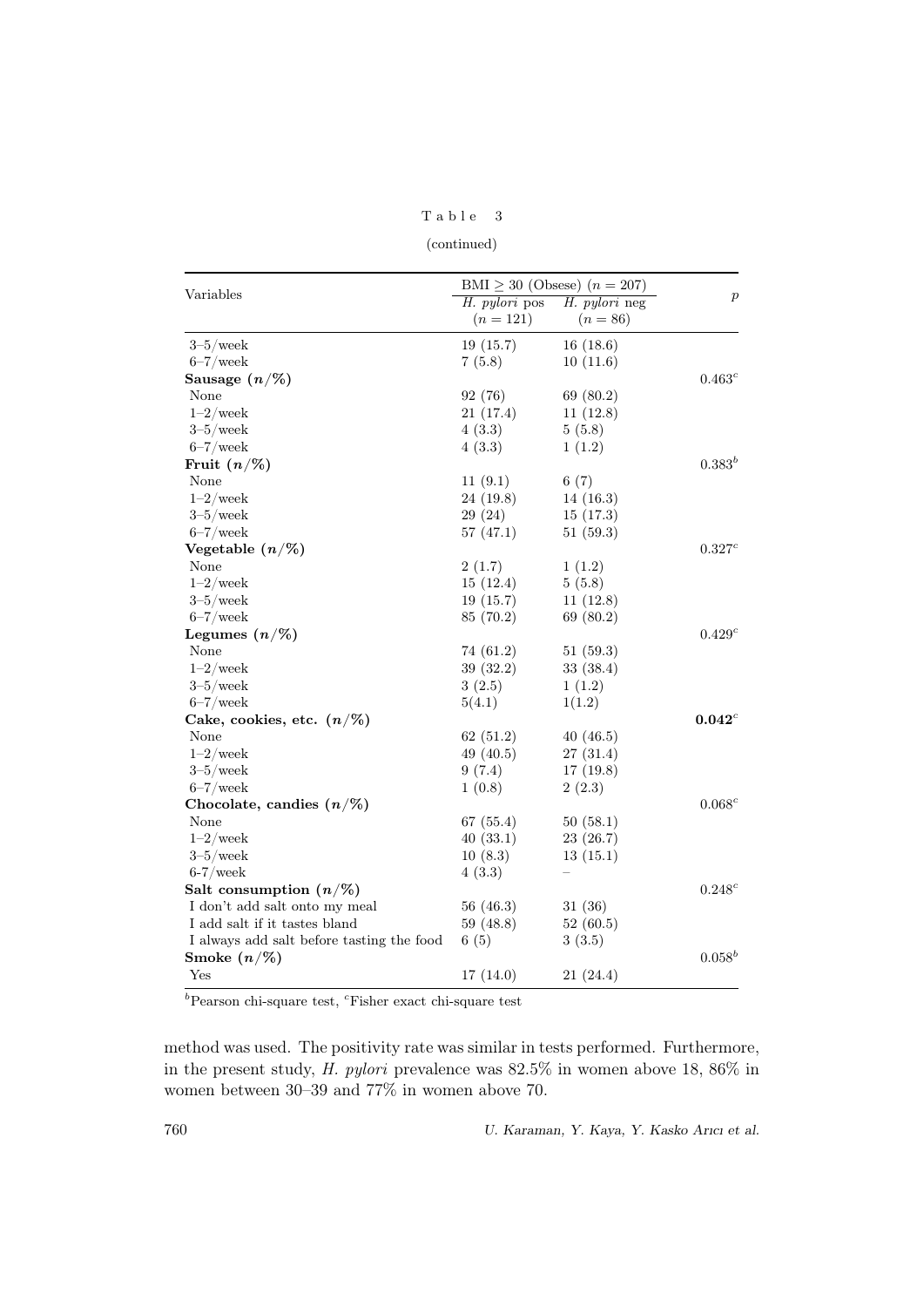In Turkey TURDEP-II study, the obesity prevalence was reported as 30.3%  $(41\%$  in women, 20.5% in men) in adults aged above 18 [ $^{12}$ ]. In the United States of America, the obesity rate was reported as 34.9% in individuals aged 20 and above according to data of years 2011–2012  $[11]$ . Similarly, the obesity rate was found to be 36.8% in this study.

In literature studies investigating the relationship between obesity and H. py*lori*, different results were obtained. In a study by XU et al.  $[13]$  it was reported that obesity was a risk factor for H. pylori. DEN HOLLANDER et al.  $[14]$  in contrast, found no relationship between obesity and  $H.$  pylori in their study. CHEN et al.  $[15]$  in a study conducted with 1713 women aged between 30 and 50, mentioned that the women infected with H. pylori had higher rates of obesity and H. pylori increased the obesity risk. In this study, no difference was detected between obese and nonobese women in terms of H. pylori positivity.

Obese and H. pylori positive women were found to consume higher quantities of butter, whole-fat or low-fat milk, chocolate-candies, cake-cookies, etc. ( $p <$ 0.05). This suggests that these foods may increase the bacteria infection rate. Red meat consumption rate and smoking rate were lower ( $p < 0.05$ ). This suggests that infection rate may be lower with the consumption of these foods. No significant difference was found between groups in terms of the type of bread consumed and the consumption rates of rice/pasta, corn, cheese, chicken, fish, sausages, fruit, fresh vegetables, legumes, and salt. Also, in the present study, differently from other studies  $[13, 15]$ , the failure to detect a relationship between the bacteria and obesity may have resulted from the study population and the method used. Den Hollander et al.  $[14]$  also obtained similar results with regard to the relationship between bacteria presence and obesity in their study.

Different results were achieved in literature studies investigating the relationship between foods and dietary habits and H. pylori. ASSAAD et al.  $[16]$  found no relationship between H. pylori positivity and dietary habits in hospitalized patients. MONNO et al.  $\left[ \begin{matrix} 17 \\ 1 \end{matrix} \right]$  reported in their study a significant correlation between the consumption of uncooked sea food (mussels and other mollusks), uncooked vegetables, municipal water and cups of coffee per week and H. pylori positivity. Similarly, MARD et al.  $[18]$  stated that low consumption of vegetables may increase the H. pylori positivity and infection severity. SHU et al.  $[19]$  also indicated that H. pylori risk decreased as fresh vegetable consumption decreased but high salt consumption increased the risk of bacterial infection. XIA et al.  $[20]$  showed that a diet rich in carbohydrates and sweets was positively correlated with the prevalence of H. pylori infection and that high consumption of offal, fish, seafood and poultry was associated with decreased H. pylori prevalence. In this study, a difference was found between butter, carbohydrates, low-fat and whole-fat milk consumption, and H. pylori positivity. It can be interpreted that consuming these carbohydrate foods may facilitate the adherence of bacteria. Differences in studies may have resulted from different study groups, methods used, and areas researched.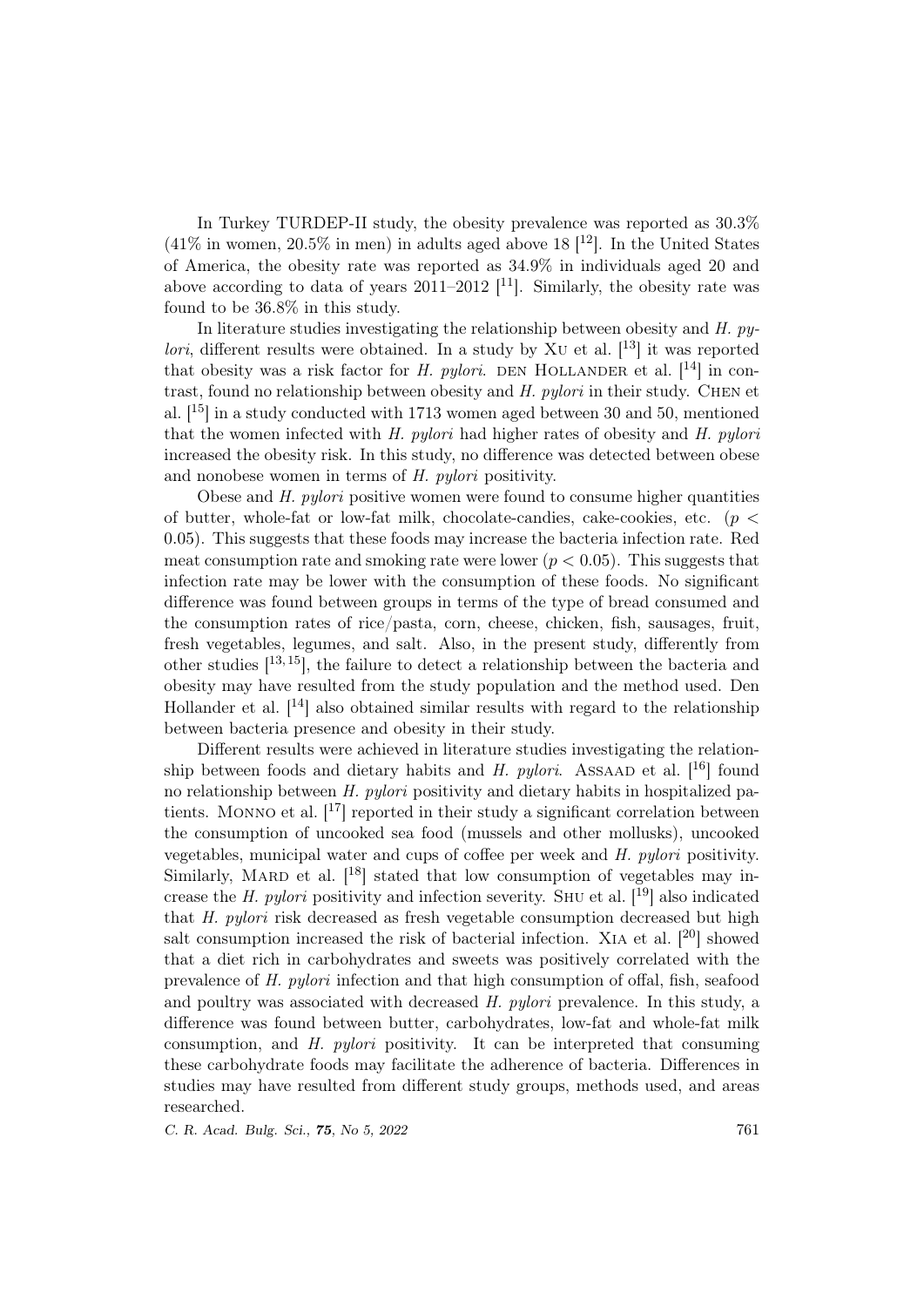Conclusion. In the present study, it was detected that H. pylori positivity in obese female patients was correlated with high consumption of butter, wholefat or low-fat milk, chocolate-candies, and cakes-cookies, etc. Obese patients who consumed high quantities of these foods had higher risk of bacterial infection. It was concluded that the bacteria could be transmitted via these foods or such foods could facilitate the adherence of bacteria. Whether these foods have an impact on the adherence or transmission of bacteria can be determined with controlled studies. It was also thought that decreased consumption of foods and drinks such as butter, whole-fat or low-fat milk, chocolate-candies, and cakes-cookies, etc. by obese female patients with H. pylori positivity may enable the bacteria eradication and thus the obese patients can lose weight with a certain dietary programme and the bacteria can be eradicated.

### **REFERENCES**

- [ 1 ] Ozden A., S. Dumlu, O. Donderici, H. Cetinkaya, K. Soylu et al. (1992) Seroepidemiology of Helicobacter pylori infection in our country, Gastroenteroloji, 4, 664–648.
- [ 2 ] Samsar U., Y. Ustundag, S. Aydemir, I. Ozer Tekim, E. Kocak (2003) Helicobacter pylori seropositivity in patients with reflux esophagitis, Turk. J. Gastroenterol., 14(4), 282–283.
- [<sup>3</sup>] EUSEBI L. H., R. M. ZAGARI, F. BAZZOLI (2014) Epidemiology of *Helicobacter* pylori infection, Helicobacter, 19, 1–5.
- <sup>[4]</sup> SIMSEK I., O. B. BINICIER (2011) *Helicobacter pylori*, Ic Hastaliklari J., **18**, 13–26.
- $\left[\begin{array}{cc} 5 \end{array}\right]$  SALIH B. A. (2009) *Helicobacter pylori* infection in developing countries: the burden for how long?, Saudi J. Gastroenterol., 15(3), 201–207.
- [<sup>6</sup>] Azevedo N. F., J. HUNTINGTON, K. J. GOODMAN (2009) The epidemiology of Helicobacter pylori and public health implications, Helicobacter, 14, 1–7.
- [7] GOH K. L., W. K. CHAN, S. SHIOTA, Y. YAMAOKA (2011) Epidemiology of Helicobacter pylori infection and public health implications, Helicobacter, 16, 1–9.
- [ 8 ] Mhaskar R. S., I. Ricardo, A. Azliyati, R. Laxminarayan, B. Amol et al. (2013) Assessment of risk factors of Helicobacter pylori infection and peptic ulcer disease, J. Glob. Infect. Dis., 5, 60–67.
- [<sup>9</sup>] ESLAMI O., M. SHAHRAKI, T. SHAHRAKI, H. ANSARI (2017) Association of Helicobacter pylori infection with metabolic parameters and dietary habits among medical undergraduate students in southeastern of Iran, J. Res. Med. Sci., 22(1), 12, doi: 10.4103/1735-1995.199091.
- [ <sup>10</sup>] ABON™ Biopharm Marka One Step H. pylori Test Device, Ref. No 1156119501.
- $\left[11\right]$  World Health Organization (1998) Obesity preventing and managing the global epidemic: Report of a WHO Consultation on Obesity, WHO/NUT/NCD/1998, The World Health Organization, Geneva.
- [ <sup>12</sup>] Turkey Nutrition and Health Research 2010 (2014) Evaluation Report of Nutritional Status and Habits, Hacettepe University, Faculty of Health Sciences, Department of Nutrition and Dietetics, General Directorate of Health Research Publication No: SB-SAG-2014/02, Ankara, Şubat, 635 pp (in Turkish). Available